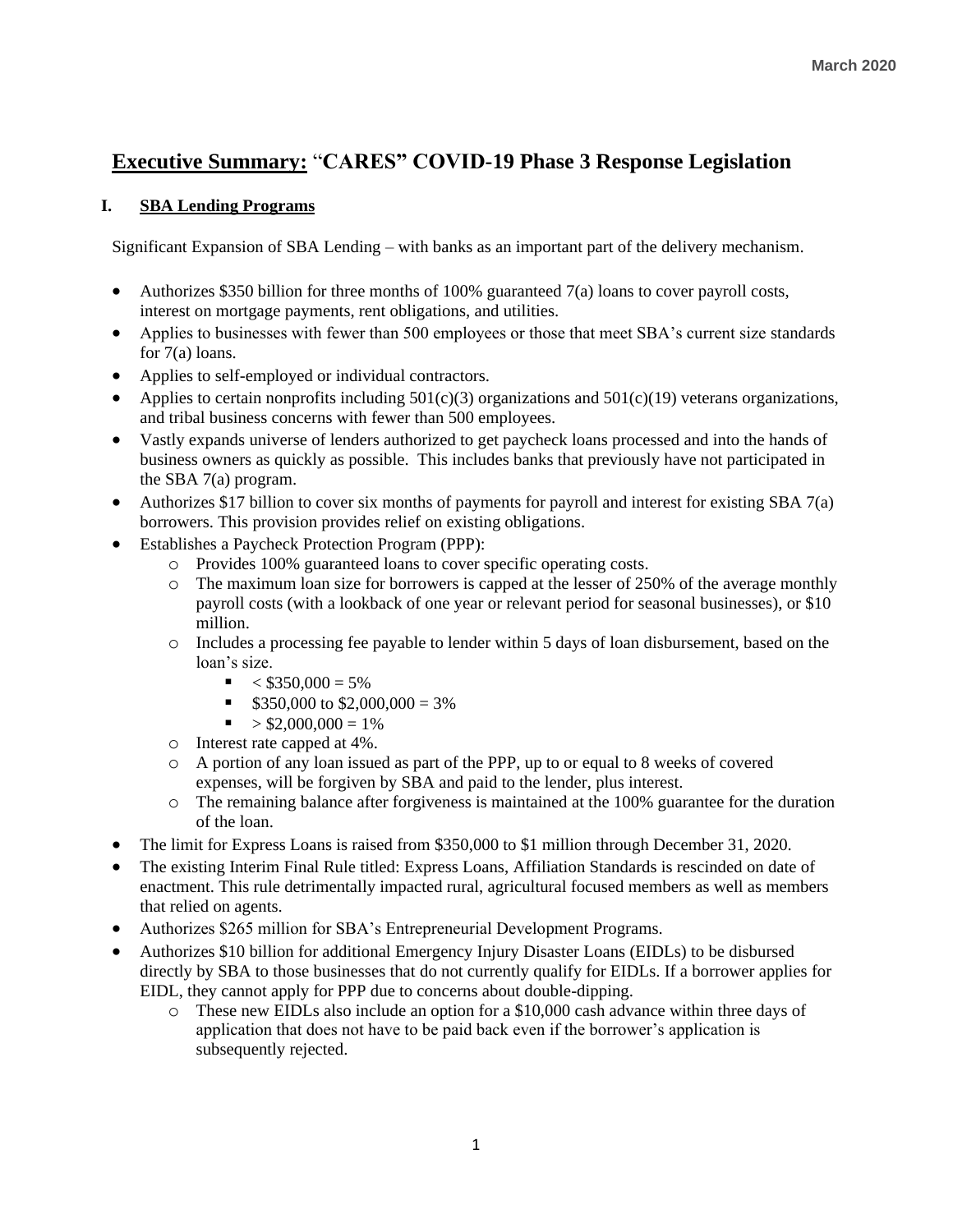- Treasury is granted significant authority to work in coordination with SBA to add additional lenders to disburse funds in the PPP.
- Provides for temporary relief from TDR disclosures for as long as deemed appropriate by appropriate Federal banking agency. General TDR relief is provided in section 4008 (see "Banking Specific Provisions," below).

## **II. Treasury/Fed Lending Facilities**

- Significant Treasury/Fed government-backed lending package, with banks as potential lenders and servicers, totaling \$500 billion.
	- o \$25 billion for passenger air carriers
	- o \$4 billion for cargo air carriers
	- o \$17 billion for businesses critical to national security
	- o At least \$454 billion to loans, loan guarantees, and investments in support of Federal Reserve 13(3) facilities established to aid the U.S. economy, including businesses, nonprofits, states, and municipalities. This support is designed to cover the Fed's losses beyond collateral put up by borrowers, effectively leveraging the investment by Congress. The Administration estimates that this will generate \$4 trillion in lending.
		- Part of the Fed support is expected to go to support for lenders to finance businesses and nonprofits having between 500 and 10,000 employees on lenient repayment terms and low interest rates.
- Allows Treasury to designate depository institutions as "Financial Agents of the Secretary" allowing banks to serve as servicers, for compensation, for these loans.

#### **III. Banking Specific Provisions**

- **Troubled Debt Restructuring (TDR) Relief** From March 1, 2020 through 60 days after the end of the national emergency (or December 31, 2020 if earlier), a financial institution may elect to suspend GAAP principles and regulatory determinations with respect to loan modifications related to COVID-19 that would otherwise be categorized as TDRs. Banking agencies must defer to the financial institution's election.
- **Debt Guarantee Program** Modifies the Dodd-Frank Act to give the FDIC authority to establish a temporary program to guarantee bank debt. The FDIC is granted broad discretion to guarantee bank liabilities, specifically including noninterest bearing transaction accounts. The FDIC will determine whether to exercise its authority and as to what liabilities.
- **CECL delay** Financial Institutions (banks, bank holding companies and affiliates and credit unions) are not required to comply with CECL from the date of enactment until the earlier of the end of the national emergency or December 31, 2020.
- **8% Community Bank Leverage Ratio** CBLR is a provision of S. 2155 that gives banks under \$10 billion the ability to eliminate risk-based capital compliance if they meet a simple leverage ratio of between 8-10%. Regulators have set the CBLR at 9%. The CARES Act sets the CBLR at 8% until the sooner of the end of 2020 or the end of the national emergency.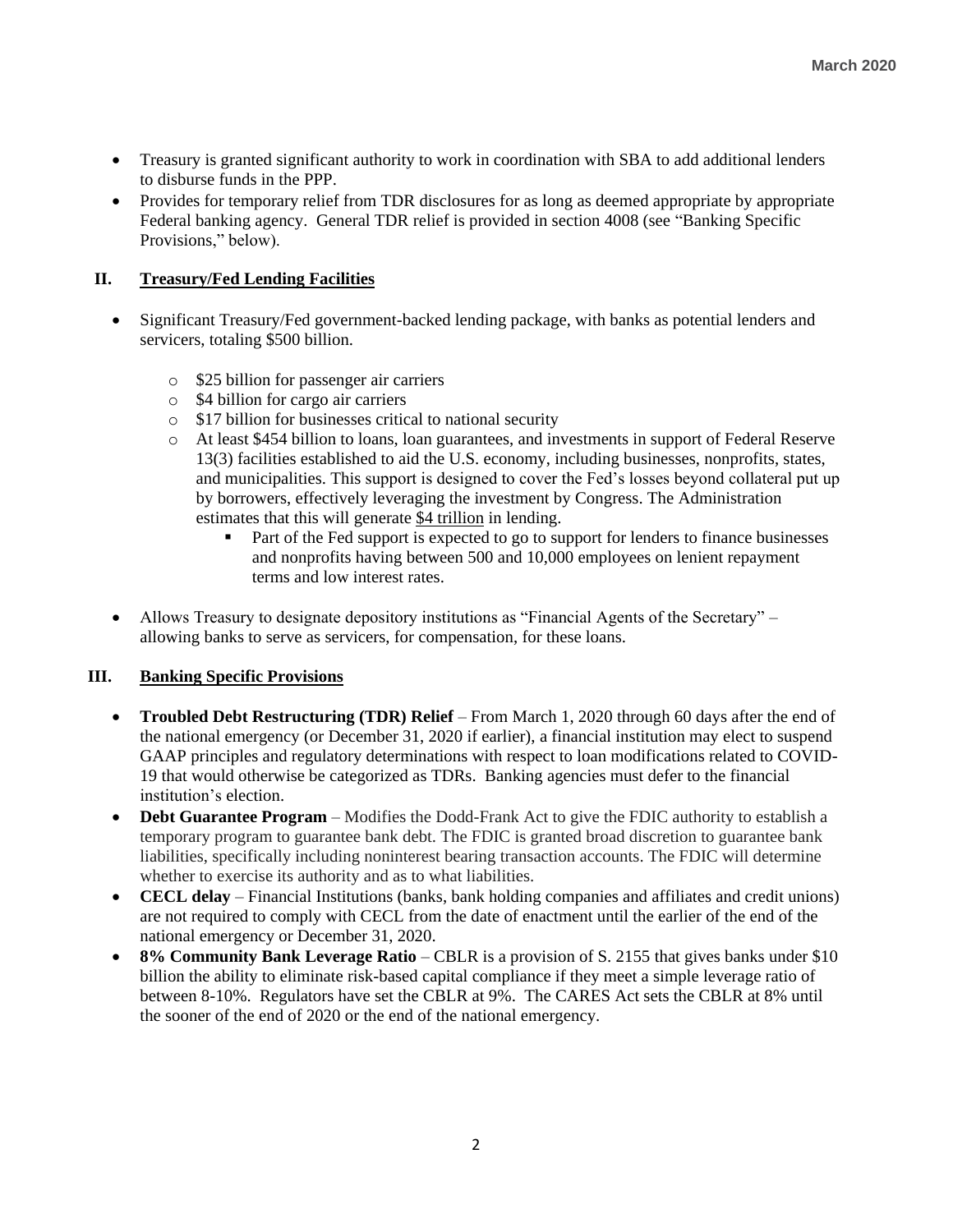- **National bank lending limit waivers** through the sooner of the end of the national emergency or December 31, 2020, creates an exception from loan limits for national banks to lend to nonbank financial companies.
- **Consumer Reporting** Requires that credit furnishers that agree to defer payments, forbear on any delinquent credit or account, or provide any other relief to consumers during the national emergency period must report the account to Credit Reporting Agencies as current.

## **IV. Mortgage Forbearance**

- **Single Family Forbearance** Establishes forbearance requirements and terms for loans backed by federal government agencies or GSEs.
	- o Bill requires mortgage GSE/agency servicers to grant up to 180 days of forbearance to borrowers who request and make an affirmation of financial hardship due to COVID-19. That initial period must be extended up to another 180 days at borrower's request.
	- o Bill restricts servicers from assessing penalties, fees or extra interest during the forbearance period.
	- o Forbearance requirements are limited to guaranteed or insured loans and therefore pose no direct impact on pure portfolio lenders.
- **Multi-Family (5+ units) Forbearance** Borrower may request forbearance for a 30-day period, with up to two 30-day extensions.
	- o Servicers are required to document borrower's hardship.
	- o Borrowers must provide tenant protections, including prohibitions on evictions for nonpayment or late payment fees.
	- o Limited to guaranteed or insured loans; no impact on portfolio lenders.

#### **V. Other Specific Provisions of Interest**

- **Ag –** Provides \$14 billion for the Commodity Credit Corporation and \$9.5 billion for additional assistance to producers. The funds provided for the Commodity Credit Corporation and additional assistance will be used by agricultural customers to prevent funding shortfalls. This will allow banks to help customers through cash flow issues.
- **Bankruptcy** Increases the amount of debt to \$7.5 million (currently \$2.5 million) a small business may have in order to use the "fast track" small business changes to Chapter 11 enacted earlier this year. It also provides that, for consumers in Chapter 13 repayment plans, emergency income received from the government as a result of the COVID 19 crisis need not be paid to creditors and cannot be considered when calculating the consumer's income for bankruptcy purposes. Additionally, the consumer may extend the repayment plan from 5 to 7 years if the consumer can show the extension is necessary due to financial constraints from the COVID 19 crisis. Sunsets one-year after enactment.
- **Small Business Administration Funding –** \$562 million for administrative expenses and program subsidies for the SBA Disaster Loan Program.
- **Federal Student Loan 6 Month Deferral Period –** Allows Department of Education to defer payments, principal, and interest for federal student loans for the next 6 months without penalty to the student. This applies only to federal student loans, not private loans.
- **Student Loan Employer Assistance Programs**  Includes Warner/Thune legislation to exclude employer-provided student loan payments from income for both employer and employee.